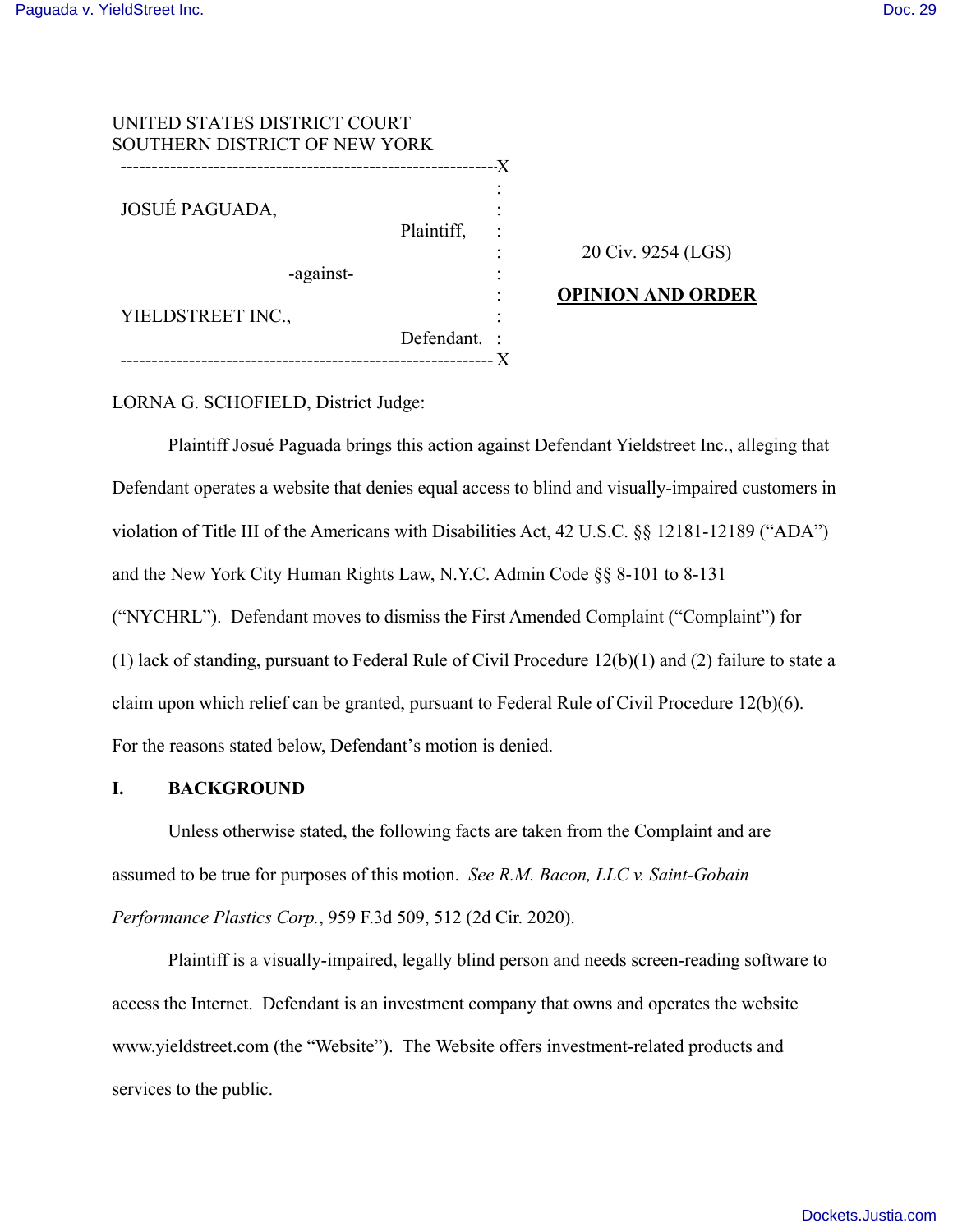Plaintiff visited the Website in October 2020 and February 2021 to gather information related to Defendant's investment-related services, create an account and invest with Defendant. Plaintiff encountered technical barriers on the homepage and FAQ page of the Website that prevented him from using the Website to enjoy Defendant's services. These technical barriers include (1) a lack of page regions or landmarks, which are needed to identify significant page areas; (2) skipped heading levels, which causes difficulty in navigating the website; (3) PDF downloads that are not accessible to visually-impaired individuals and (4) links on the FAQ page that screen reading software cannot differentiate. Based on investigations performed on his behalf, Plaintiff is also aware that the Website includes certain additional barriers blocking his full and equal use. Once these barriers are remedied, Plaintiff intends to access the Website to gather information related to and/or to utilize the services that Defendant offers.

In support of its motion to dismiss the Complaint, Defendant submitted the Declaration of Sylvain Grande (the "Grande Declaration"), Defendant's Chief Product Officer. Mr. Grande asserts that Defendant has undertaken to comply with the Web Content Accessibility Guidelines ("WCAG") 2.1 level AA, which are well established guidelines for making websites accessible to blind and visually impaired people. Defendant added to the Website a UserWay plugin, which ensures that the Website provides a digital experience that meets and exceeds WCAG 2.1 level AA requirements. Mr. Grande asserts that this plugin remediates technical barriers and provides regular monitoring, including automated scans, to identify any issues that arise and any changes to the Website. UserWay tested and examined the Website in March 2021 and determined that it met the WCAG 2.1 AA standards and no longer contains the technical barriers alleged in the Complaint. In March 2021, Defendant also tested its Website using "WAVE," a web accessibility evaluation tool. WAVE found zero errors on the Website. Mr. Grande attests that Yieldstreet will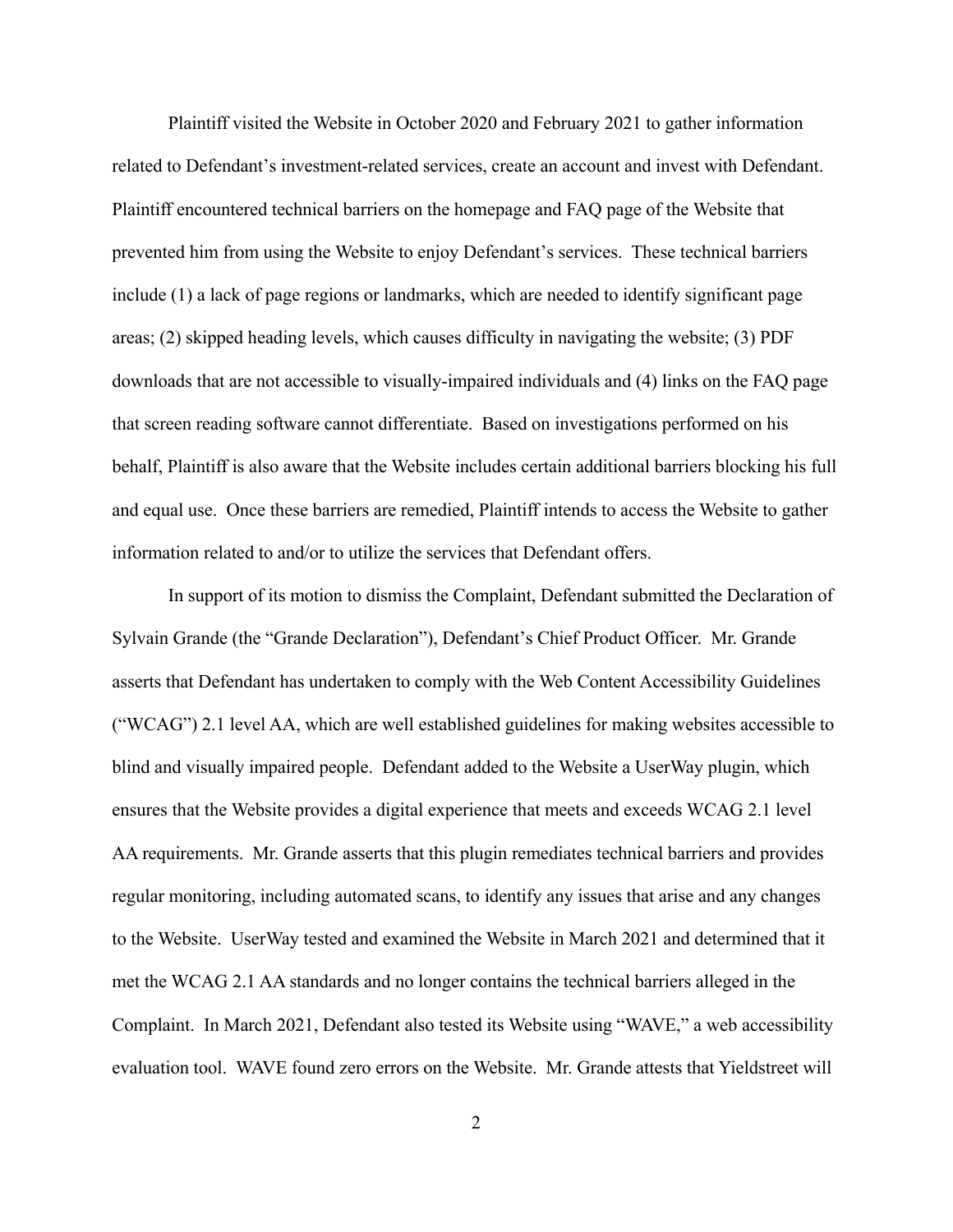ensure that UserWay (or some other website accessibility solution) will remain continuously operating on the Website to ensure that it is always compliant with WCAG 2.1 AA and/or any successor guidelines. He also attests that Defendant will provide employees and agents developing the Website with training on accessibility and compliance with the ADA.

In opposition to the motion to dismiss and specifically the Grande Declaration, Plaintiff submitted the Declaration of Robert D. Moody (the "Moody Declaration"), who is the President, CEO and founder of Forensic Data Services ("FDS") and who frequently testifies as an expert in the fields of information systems auditing, information security and computer forensics. Based on his evaluation of the Website, Mr. Moody attests that, as of April 14, 2021, the technical barriers persist and that many of the identified issues directly violate WCAG 2.0 and WCAG 2.1.

## **II. STANDARD**

## **A. Motion to Dismiss Pursuant to Rule 12(b)(1)**

"A district court must dismiss a complaint for lack of subject matter jurisdiction, under Rule 12(b)(1) . . . if a plaintiff fails to establish standing to bring the action." *Dominguez v. Athleta LLC*, No. 19 Civ. 10168, 2021 WL 918314, at \*2 (S.D.N.Y. Mar. 10, 2021) (citing *Cortlandt St. Recovery Corp. v. Hellas Telecomms.*, 790 F.3d 411, 416-17 (2d Cir. 2015)). Pursuant to Article III of the Constitution, federal courts' jurisdiction is limited to "cases" and "controversies." U.S. Const. art. III, § 2. "The doctrine of standing gives meaning to these constitutional limits by 'identify[ing] those disputes which are appropriately resolved through the judicial process.'" *Susan B. Anthony List v. Driehaus*, 573 U.S. 149, 157 (2014) (quoting *Lujan v. Defenders of Wildlife*, 504 U.S. 555, 560 (1992)). No case or controversy exists where a request for injunctive relief is moot. A request is moot if the defendant meets the "formidable burden" of demonstrating that it is "absolutely clear the allegedly wrongful behavior could not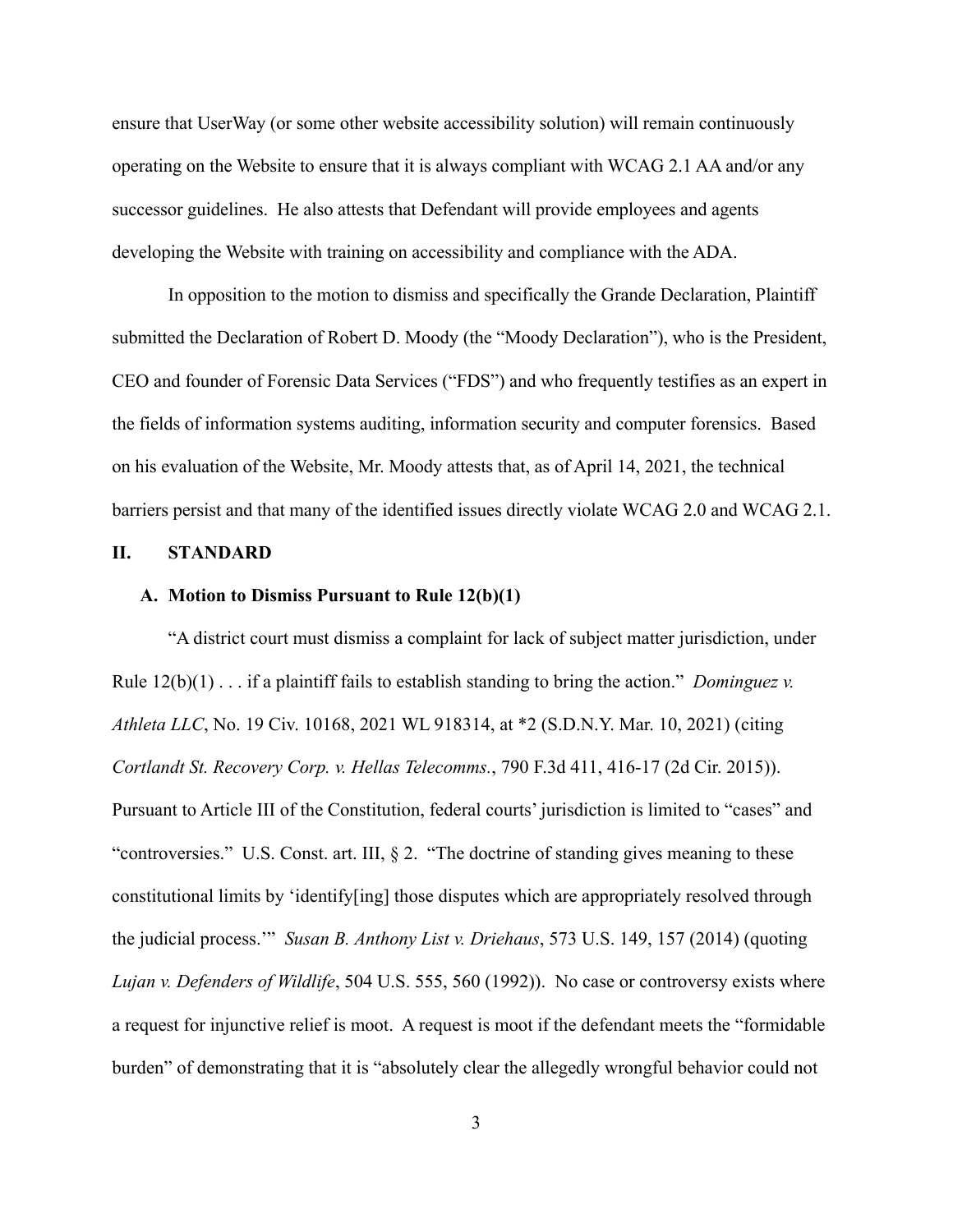reasonably be expected to recur." *Friends of the Earth, Inc. v. Laidlaw Env't Servs. (TOC), Inc.*, 528 U.S. 167, 190 (2000); *see also Campbell-Ewald Co. v. Gomez*, 577 U.S. 153, 161 (2016) (explaining that mootness occurs "only when it is impossible for a court to grant any effectual relief whatever to the prevailing party. As long as the parties have a concrete interest, however small, in the outcome of the litigation, the case is not moot.") (internal quotation marks omitted). "The voluntary cessation of allegedly illegal activity may render a case moot if the defendant can demonstrate that (1) there is no reasonable expectation that the alleged violation will recur and (2) interim relief or events have completely and irrevocably eradicated the effects of the alleged violation." *Conn. Citizens Def. League, Inc. v. Lamont*, 6 F.4th 439, 446 (2d Cir. 2021) (quoting *Mhany Mgmt., Inc., v. Cnty. of Nassau*, 819 F.3d 581, 603 (2d Cir. 2016)).

A Rule 12(b)(1) motion challenging subject matter jurisdiction may be based solely on the complaint or may rely on evidence beyond the pleadings. *SM Kids, LLC v. Google LLC*, 963 F.3d 206, 210 (2d Cir. 2020). In response to a defendant's "fact-based motion," which relies on evidence, a plaintiff may also submit evidence of its own. *Id*. "In that case, the party asserting subject matter jurisdiction has the burden of proving by a preponderance of the evidence that it exists." *Tandon v. Captain's Cove Marina of Bridgeport, Inc.*, 752 F.3d 239, 243 (2d Cir. 2014) (internal quotation marks omitted); *Admiral Ins. Co. v. Niagara Transformer Corp.*, No. 20 Civ. 4041, 2021 WL 4460753, at \*4 (S.D.N.Y. Sept. 29, 2021) (same).

#### **B. Motion to Dismiss Pursuant to Rule 12(b)(6)**

To survive a motion to dismiss pursuant to Rule  $12(b)(6)$ , "a complaint must contain sufficient factual matter, accepted as true, to 'state a claim to relief that is plausible on its face." *Ashcroft v. Iqbal*, 556 U.S. 662, 678 (2009) (quoting *Bell Atl. Corp. v. Twombly*, 550 U.S. 544, 570 (2007)). "A claim has facial plausibility when the plaintiff pleads factual content that allows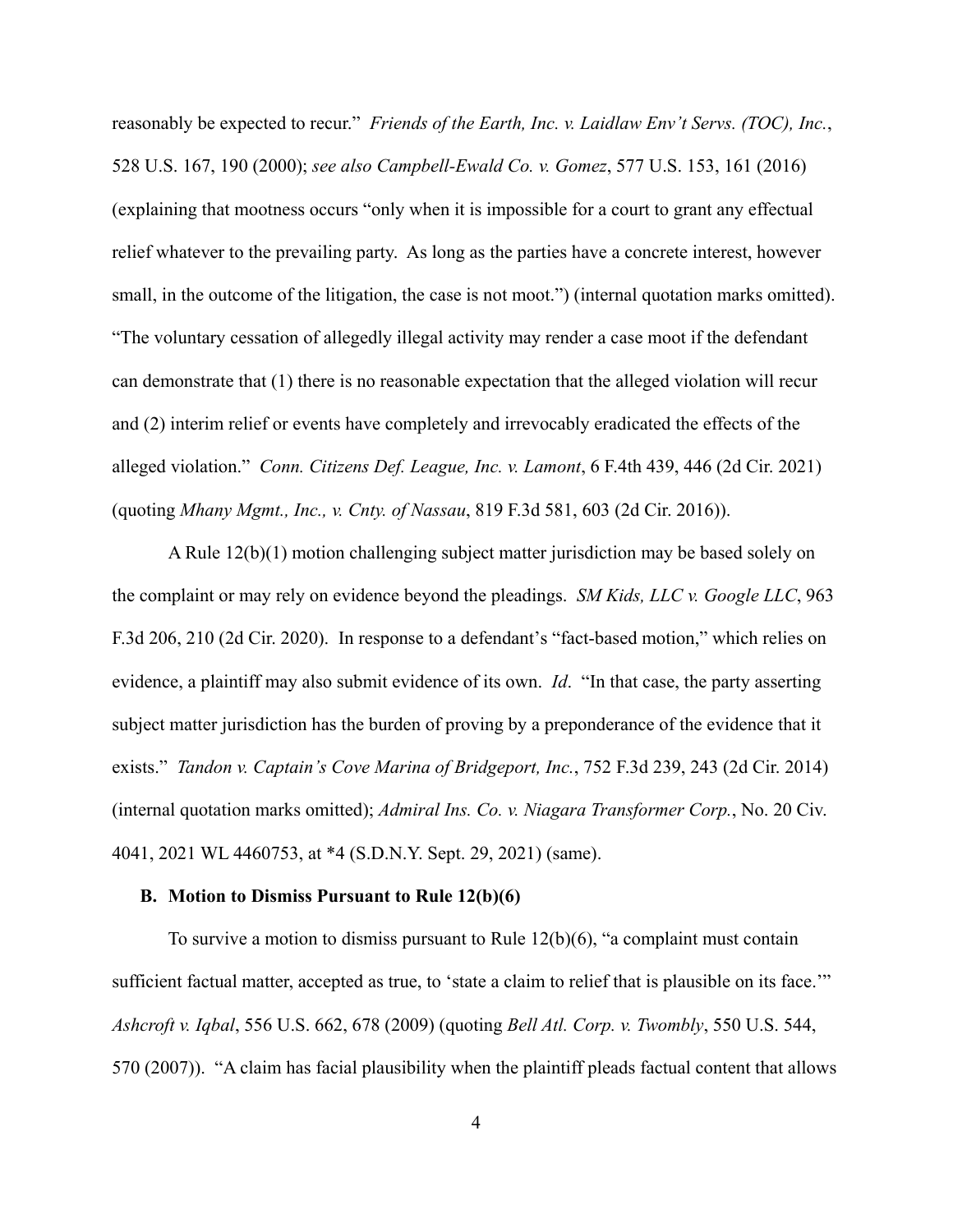the court to draw the reasonable inference that the defendant is liable for the misconduct alleged." *Id*. (citing *Twombly*, 550 U.S. at 556). It is not enough for a plaintiff to allege facts that are consistent with liability; the complaint must "nudge[]" claims "across the line from conceivable to plausible." *Twombly*, 550 U.S. at 570. On a Rule 12(b)(6) motion, "all factual allegations in the complaint are accepted as true and all inferences are drawn in the plaintiff's favor," *Apotex Inc. v. Acorda Therapeutics, Inc.*, 823 F.3d 51, 59 (2d Cir. 2016) (internal quotation marks omitted), but no effect is given to legal conclusions, *Stadnick v. Vivint Solar, Inc.*, 861 F.3d 31, 35 (2d Cir. 2017) (quoting *Starr v. Sony BMG Music Ent.*, 592 F.3d 314, 321 (2d Cir. 2010)).

#### **III. DISCUSSION**

## **A. Standing**

The Complaint pleads facts sufficient to support standing. The Complaint alleges that Plaintiff experienced past injury under the ADA -- specifically, that he tried on a couple of occasions to access the Website to evaluate Defendant's investment services and was unable to access the homepage and FAQ page due to certain technical barriers, which the Complaint describes with specificity. The Complaint also alleges that Plaintiff encountered barriers each time he visited the Website, such that it is reasonable to infer that the alleged discriminatory treatment will continue. These allegations in the Complaint are supported by the Declaration of Robert D. Moody, who asserts that the technical barriers on the Website persisted in April 2021. Finally, the Complaint alleges that Plaintiff intends to revisit the Website once Defendant has cured the technical barriers. These allegations are sufficient in light of the "broad view of constitutional standing" afforded under the ADA. *Guglielmo v. Nebraska Furniture Mart, Inc.*, No. 19 Civ. 11197, 2020 WL 7480619, at \*3 (S.D.N.Y. Dec. 18, 2020).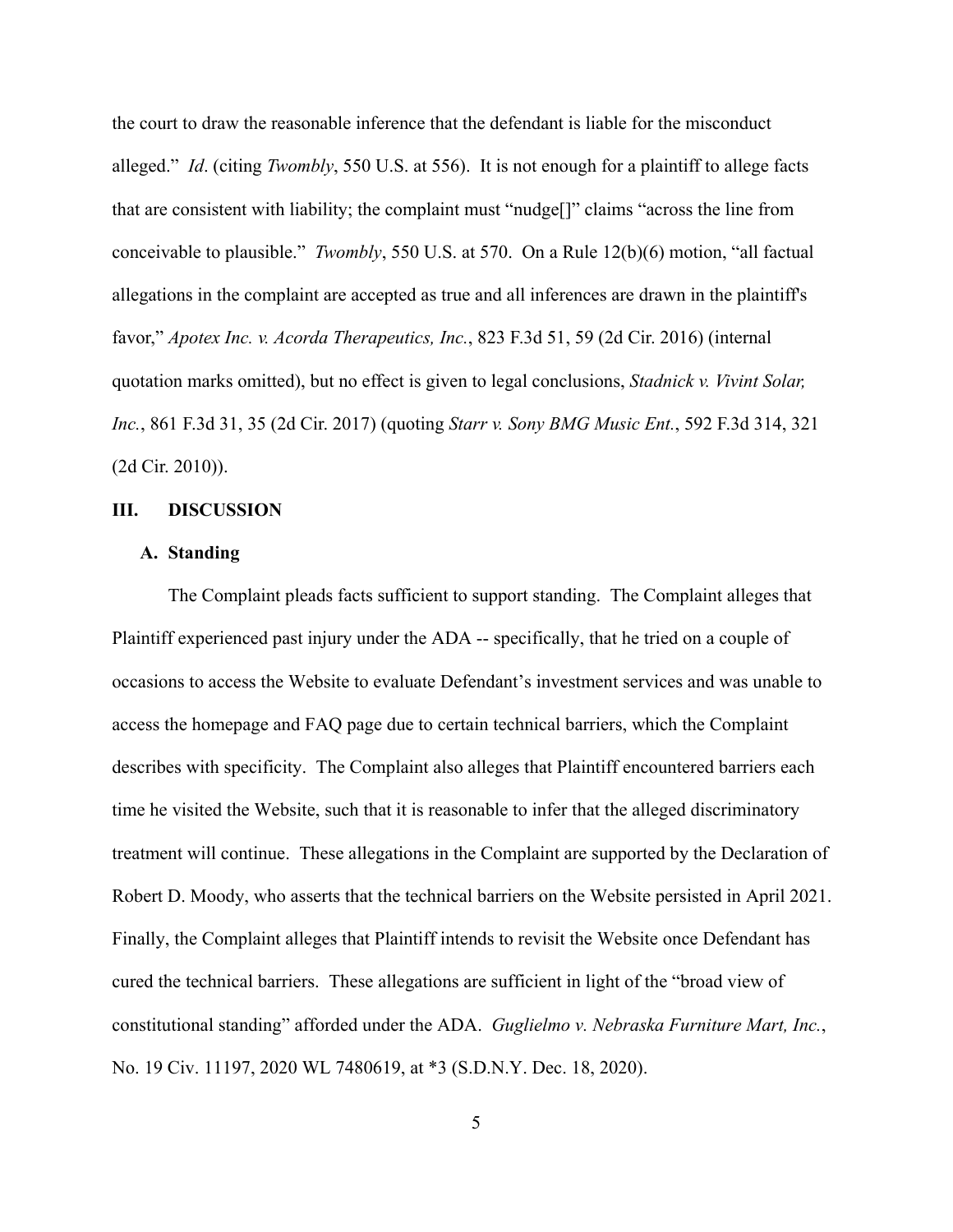Defendant contends that the Complaint does not sufficiently plead injury in fact because it does not state which portions of the WCAG the Website violates. This argument does not address Plaintiff's claim, which alleges denial of full and equal enjoyment of the Website, not a specific violation of the WCAG. *See* 42 U.S.C. § 12182 (prohibiting discrimination "in the full and equal enjoyment" of goods and services). The WCAG are established guidelines for making websites accessible to blind and visually impaired people and are often used to help formulate a remedy for non-compliance with the ADA; violation of these guidelines does not necessarily lead to liability under the ADA. *See Jaquez v. Dermpoint, Inc.*, No. 20 Civ. 7589, 2021 WL 2012512, at \*4 (S.D.N.Y. May 20, 2021) (explaining that "compliance with the WCAG is ultimately a question of remedy, not liability"); *Rizzi v. Hilton Domestic Operating Co., Inc.*, No. 18 Civ. 1127, 2019 WL 5874327, at \*7 n.1 (E.D.N.Y. July 18, 2019) (explaining that "the parties' discussion of the applicability of [WCAG 2.0] to the websites in question is not relevant for the purposes of a ruling on [d]efendant's motion to dismiss for a lack of standing and is more properly relegated to later proceedings, in the event standing is established"), *report and recommendation adopted* 2019 WL 4744209 (E.D.N.Y. Sept. 30, 2019).

Plaintiff's claims are not mooted by Defendant's efforts to cure the Website. Although Defendant has submitted the Grande Declaration asserting that, in March 2021, Defendant implemented the UserWay plugin to cure any technical barriers and continuously monitor the Website, Defendant's evidence is controverted. Plaintiff proffered the Moody Declaration asserting that technical barriers persisted in April 2021. Defendant contends that the Moody Declaration is inconsequential because Mr. Moody does not attest that he activated the UserWay plugin or activated the accessibility menu. This argument is unpersuasive. The Moody Declaration states that Plaintiff retained FDS to identify any issues "that could not be overcome"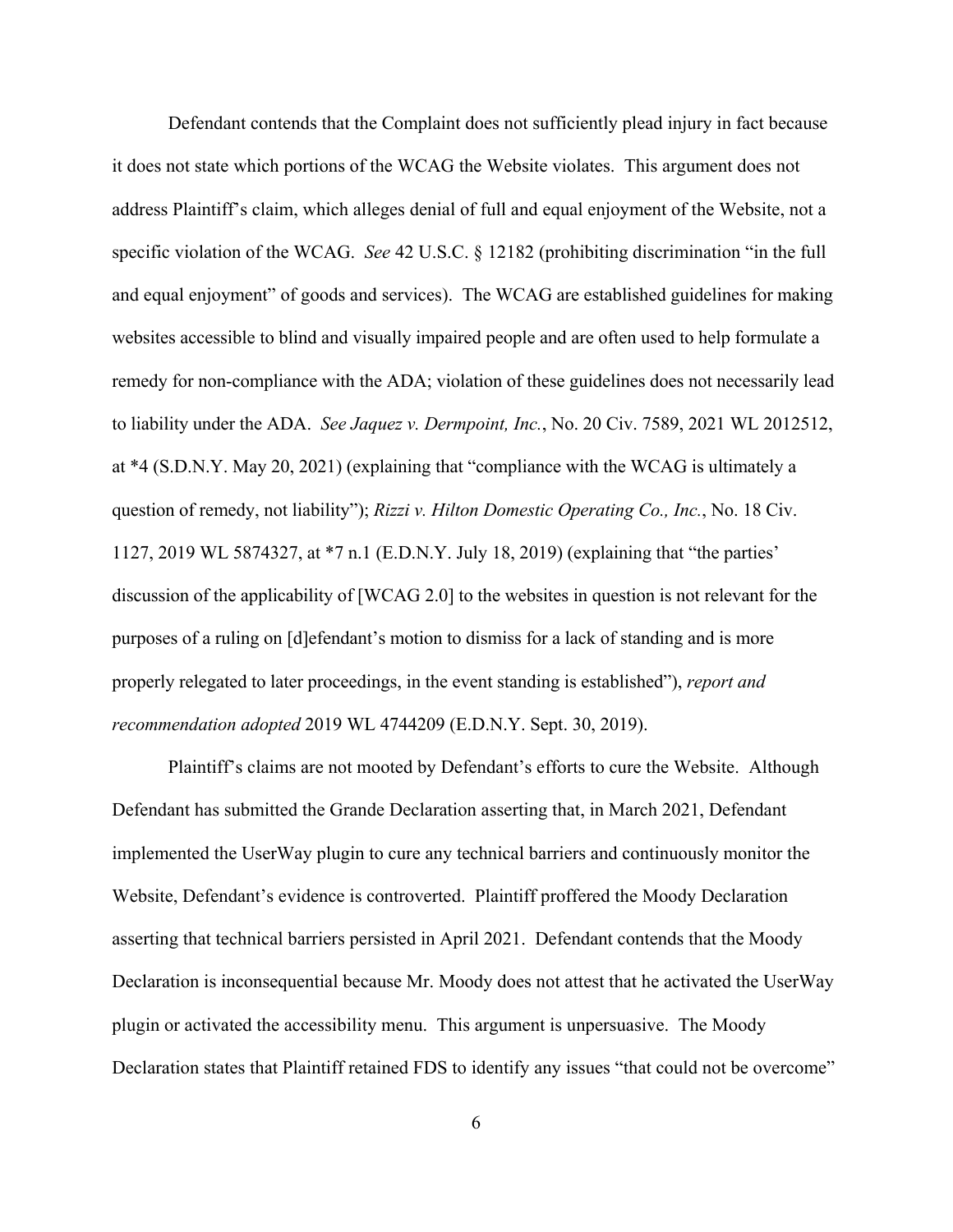and "acted as barriers to Plaintiff's use of the Website." Mr. Moody's resulting list includes improper labeling of log in fields and defective labels for signing up to the website, and other issues also suggesting that Mr. Moody was unable to access portions of the Website. Accordingly, Defendant has not met the "formidable burden" of making it "absolutely clear" that the allegedly wrongful behavior has ceased or that it could not reasonably be expected to recur. *See Angeles v. Grace Prods., Inc.*, No. 20 Civ. 10167, 2021 WL 4340427, at \*3 (S.D.N.Y. Sept. 23, 2021) (concluding the defendant had failed to establish mootness where plaintiff identified ongoing access problems); *Diaz*, 2019 WL 2357531, at \*3 (collecting cases holding defendants failed to establish mootness where plaintiffs identified continuing access barriers or defendants failed affirmatively to demonstrate ADA compliance).

For the same reasons, Defendant's argument that Plaintiff lacks standing on his NYCHRL claim is unavailing. *Tucker v. Denny's Corp.*, No. 19 Civ. 9843, 2021 WL 4429220, at \* 2 (S.D.N.Y. Sept. 27, 2021) ("NYCHRL claims are governed by the same standing requirements as the ADA. Because [a plaintiff] has standing to sue under the ADA, [a plaintiff] similarly has standing sue under NYSHRL and NYCHRL.") (internal quotation marks and citation omitted); *cf. Brooklyn Ctr. for Indep. of the Disabled v. Metro. Transp. Auth.*, 11 F.4th 55, 68 (2d Cir. 2021) ("The NYCHRL is construed liberally for the accomplishment of [its] uniquely broad and remedial purposes thereof. [F]ederal civil rights statutes can serve only as a floor below which the [NYCHRL] cannot fall.") (alterations in original) (internal quotation marks and citations omitted).

### **B. Failure to State a Claim**

The Complaint sufficiently pleads an ADA claim. Title III of the ADA provides that "[n]o individual shall be discriminated against on the basis of disability in the full and equal

7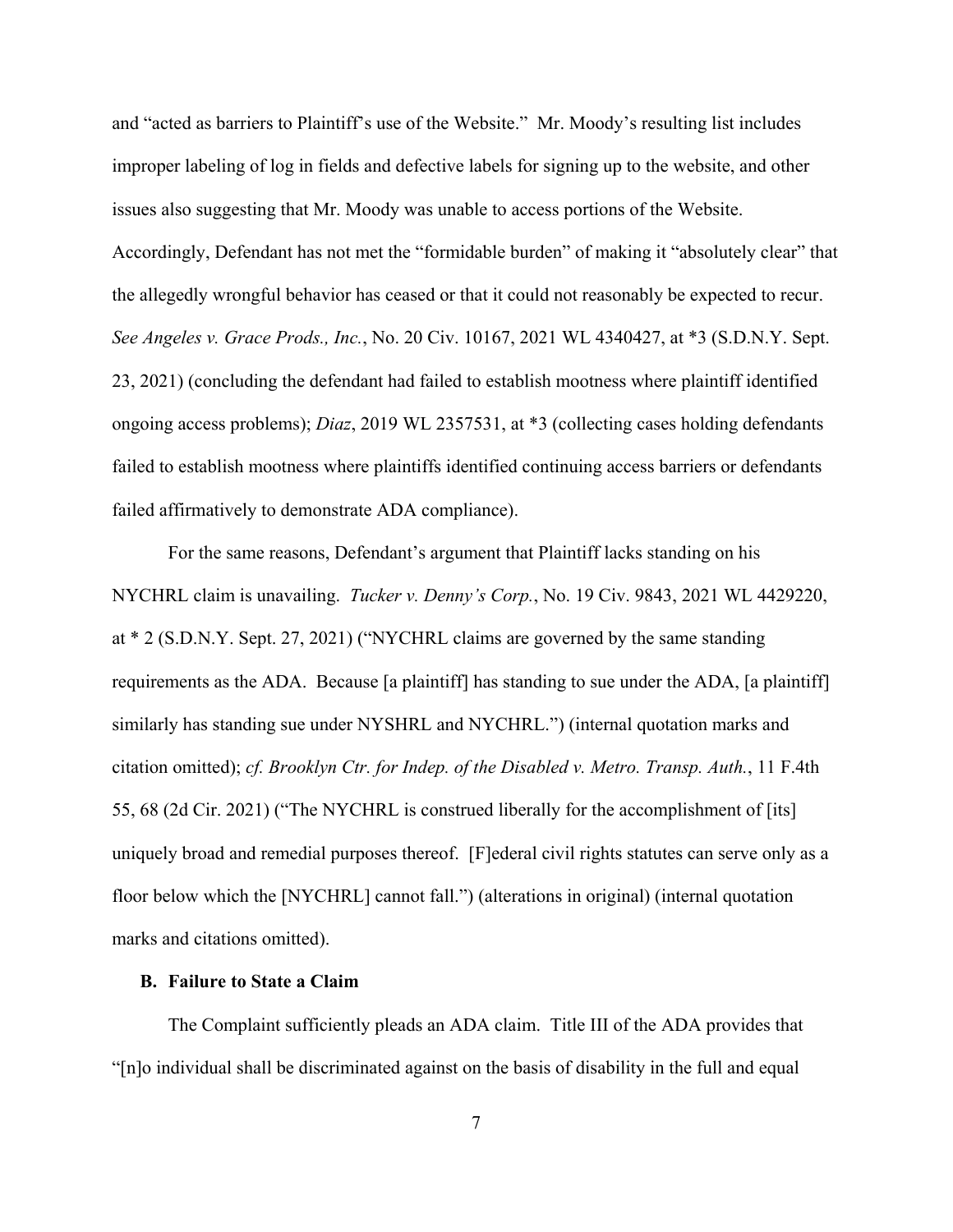enjoyment of the goods, services, facilities, privileges, advantages, or accommodations of any place of public accommodation by any person who owns, leases (or leases to), or operates a place of public accommodation." 42 U.S.C. § 12182(a). To state a claim under the ADA, the complaint must allege that: (1) Plaintiff is disabled within the meaning of the ADA, (2) Defendant owns or operates a place of public accommodation and (3) Defendant discriminated against Plaintiff by denying him a full and equal opportunity to enjoy Defendant's services. *See Camarillo v. Carrols Corp.*, 518 F.3d 153, 156 (2d Cir. 2008); *accord Rosa v. 600 Broadway Partners, LLC*, 175 F. Supp. 3d 191, 198 (S.D.N.Y. 2016).

Here the parties do not dispute that the Complaint alleges the first two elements of an ADA claim. However, Defendant argues that the Complaint does not plead that Defendant discriminated against Plaintiff by denying him a full and equal opportunity to access the Website and relatedly, enjoy Defendant's services. Defendant argues that the alleged technical barriers Plaintiff encountered amount to mere "foot faults," rather than violations of the ADA that prevented Plaintiff's access of the Website. This argument is unpersuasive. At the pleading stage, the Complaint's allegations that Plaintiff encountered technical barriers like a lack of page regions or landmarks, skipped heading levels, inaccessible PDF downloads and links that screen reading software could not differentiate are sufficient to support an ADA claim. *See Jaquez*, 2021 WL 2012512, at \*2 (finding that the complaint stated an ADA website claim where it alleged the subject website "fails to describe the contents of graphical images, properly label title[s], and distinguish one page from another, and that it contains multiple broken links and inaccurate headings") (internal quotation marks omitted).

8